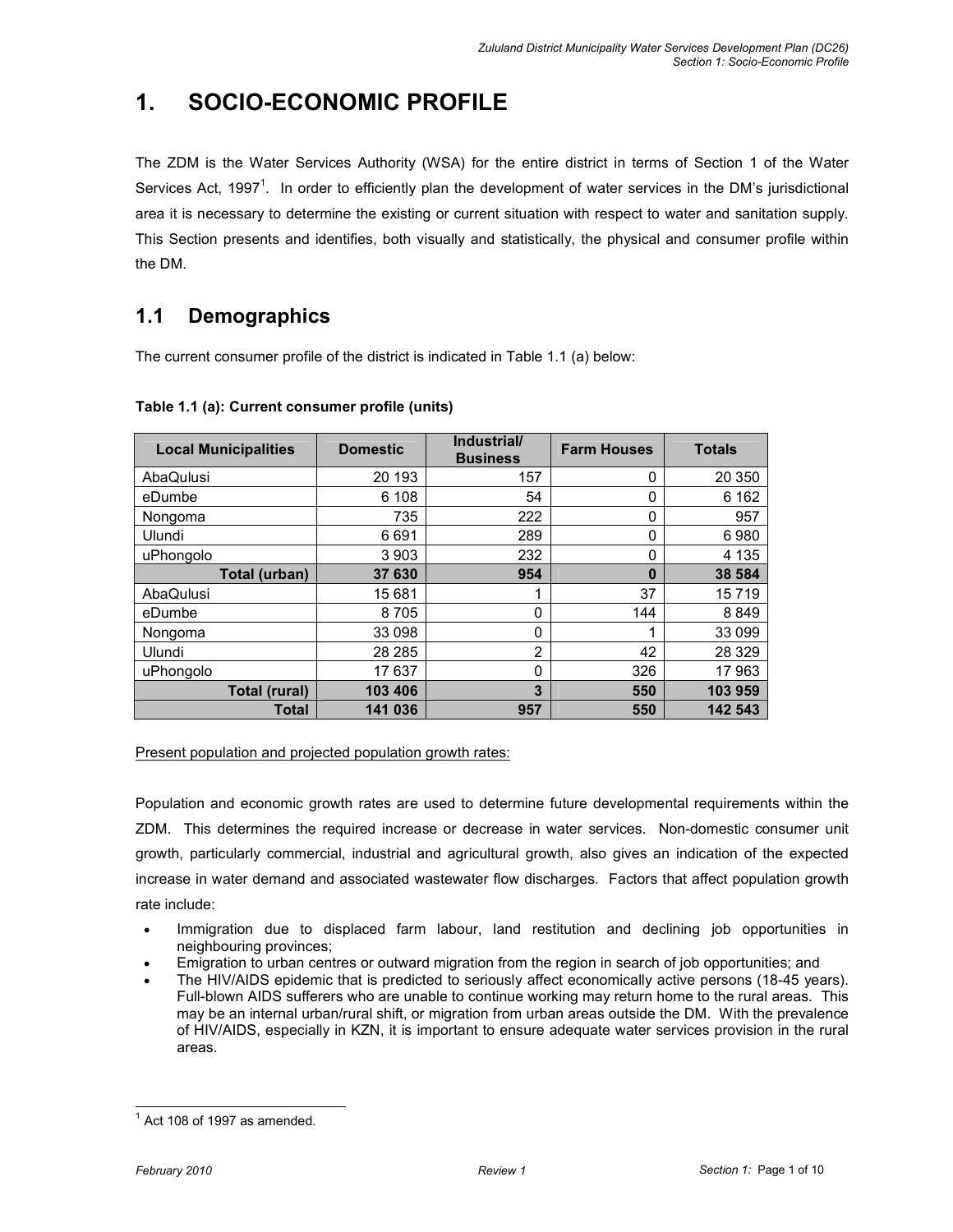The following two graphs show urban and rural percentage household growth per LM in the district between 2001 and 2007.



Figure 1.1 (a): % Urban Household Growth per Local Municipality

Data derived from 2001 Census and 2007 Aerial Photography



Figure 1.1 (b): % Rural Household Growth per Local Municipality

Data derived from 2001 Census and 2007 Aerial Photography

The two figures shown above illustrate a tendency for a reduction in the rural population in Abaqulusi and eDumbe with significant growth in the urban areas. The other municipalities have all experienced rural growth with only Ulundi showing significant urban growth as well.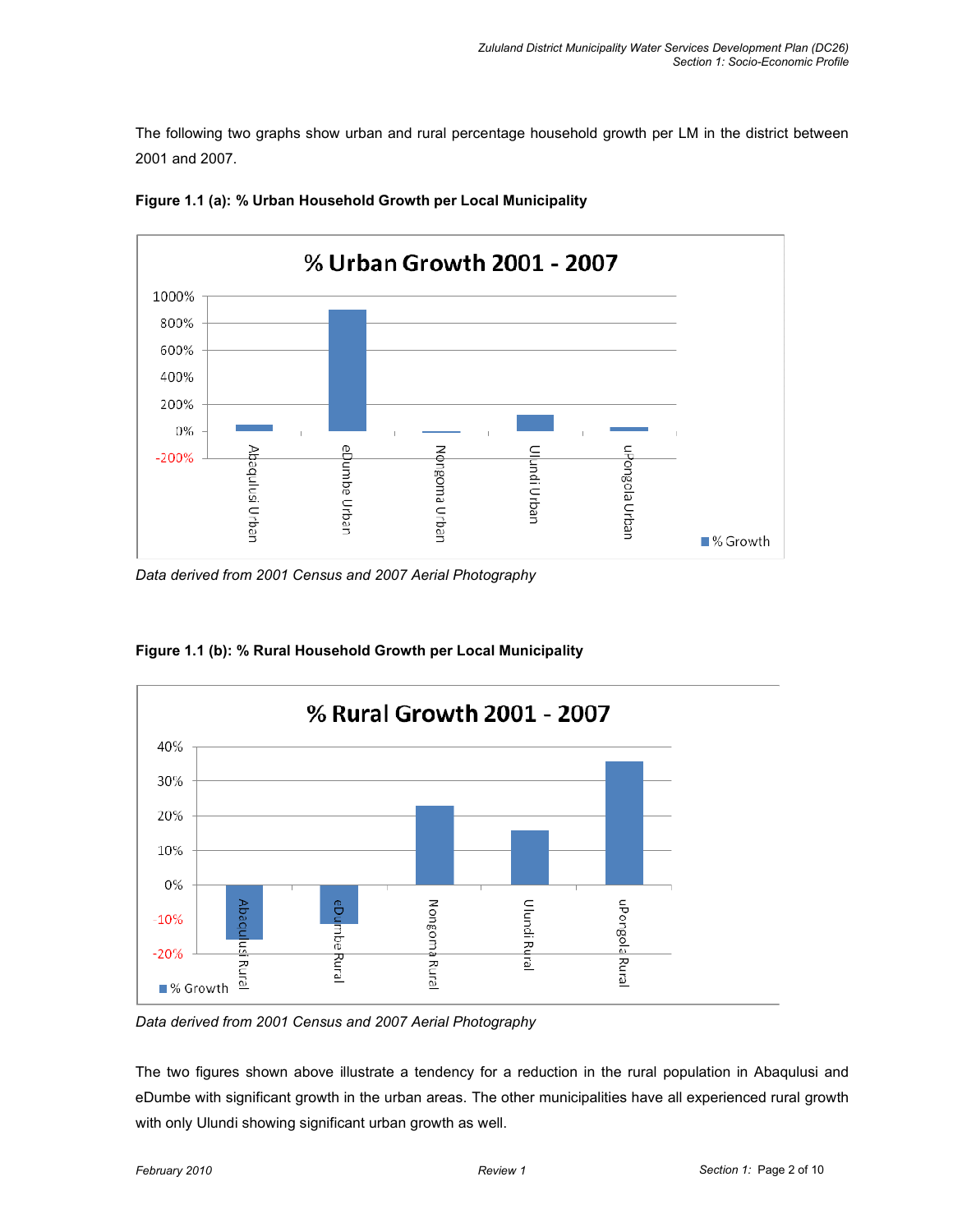The population growth rates are based on a DBSA Report<sup>2</sup> that provides estimated growth rates per province over five-year intervals, taking account of the impact of HIV/AIDS. Although the impact of HIV/AIDS is known to have a skewed effect on the age, gender and household structure of the population, there is currently limited statistical data on these factors. Therefore the growth rates for KZN have been applied to the ZDM population, as represented in Table 1.1 (b) below:

| <b>Period</b>              | % Growth<br>rate | Growth<br>factor | <b>Population</b> |
|----------------------------|------------------|------------------|-------------------|
| 2001-2005                  | 1.44%            | 1.074            | 711,607           |
| 2001-2004                  |                  | 1.059            | 822,732           |
| 2004-2005                  |                  | 1.015            | 943,715           |
| 2006-2010                  | 0.96%            | 1.049            | 957,701           |
| 2011-2015                  | 0.58%            | 1.029            | 1,004,561         |
| 2016-2020                  | 0.08%            | 1.004            | 1,034,035         |
| 2004-2020                  |                  | 1.100            | 1,038,181         |
| $S_{OII}$ rca: DRSA (2000) |                  |                  |                   |

Table 1.1 (b): Population growth rate projections for the ZDM (2000 – 2020)

Source: DBSA (2000).

#### Demographic trends and migration patterns:

Demographic trends and migration patterns are difficult to predict but when comparing household data from aerial photography in 2001 to aerial photography in 2007 there appears to be some migration from rural households to the various urban centers in the district, which is consistent with the reality that can be seen in the field. The map attached below (Figure 1.1(c)) illustrates the migration of households between 2001 and 2007, as was seen from the different sets of aerial photography.

 2 DBSA (2000).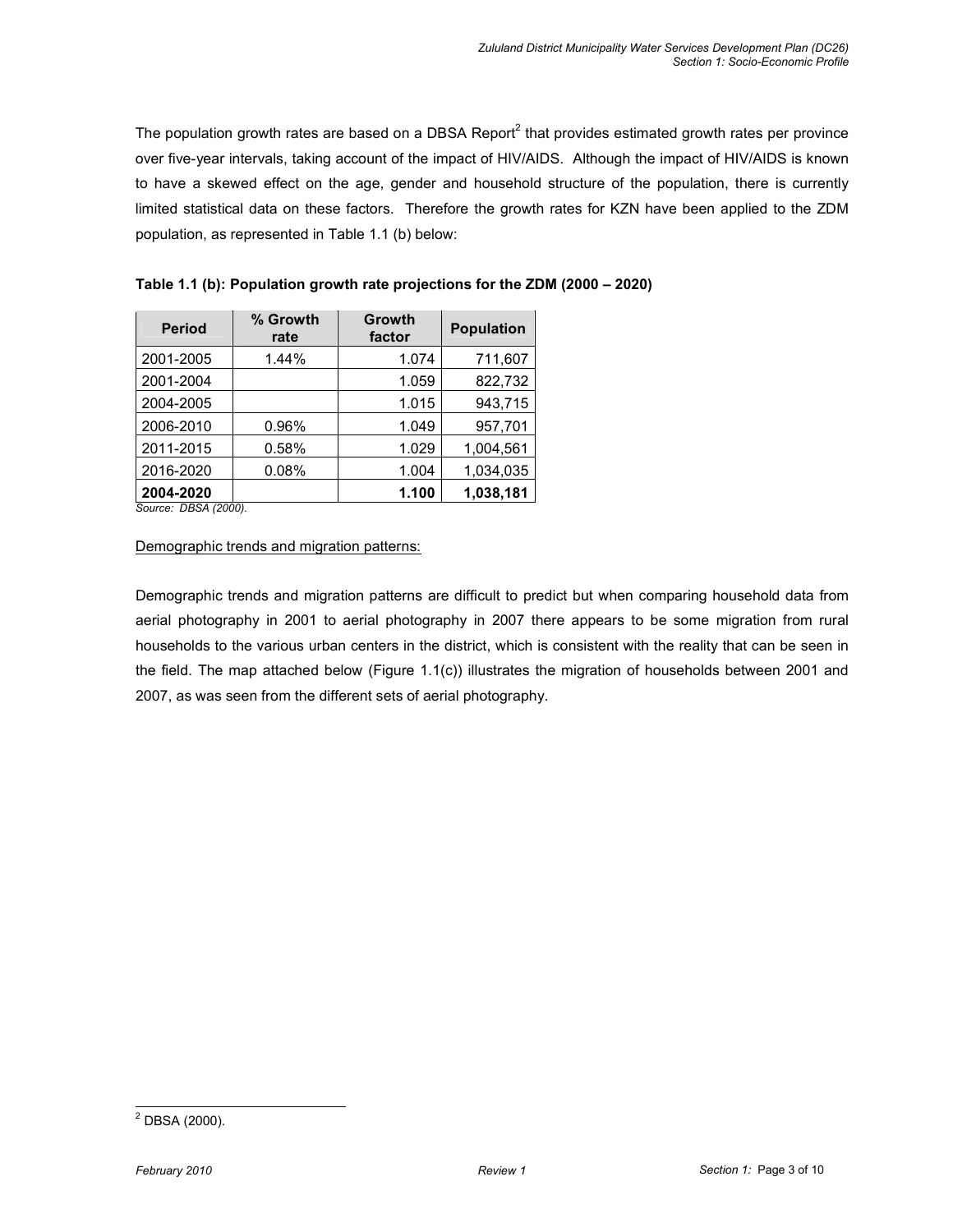Zululand District Municipality Water Services Development Plan (DC26) Section 1: Socio-Economic Profile



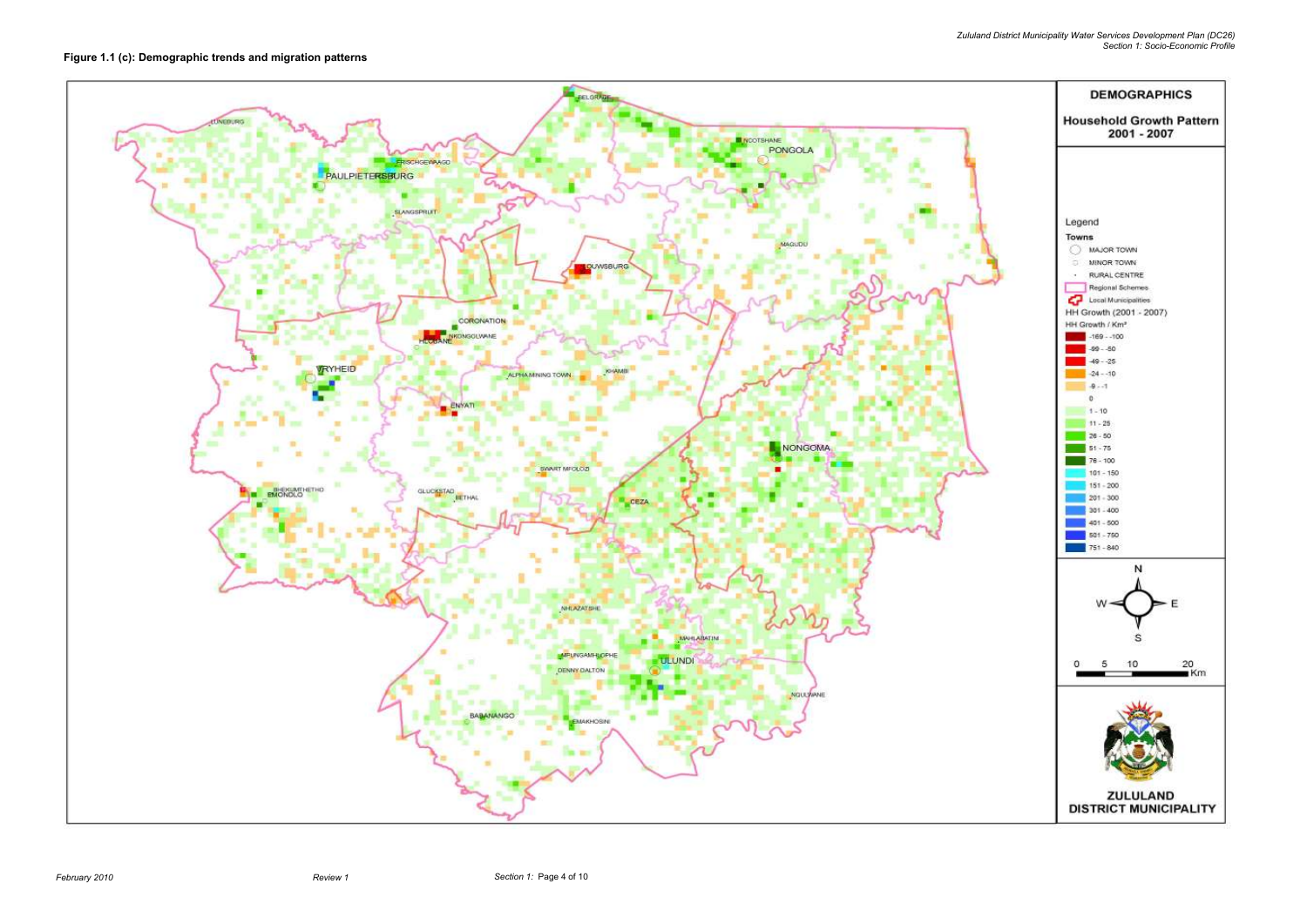Age and gender profile:

The age characteristics of the District's population are shown in the table hereunder:

| Age Breakdown for the ZDM (2001 census) |       |
|-----------------------------------------|-------|
| Age: $0 - 4$ years                      | 14%   |
| Age: $5 - 9$ years                      | 15%   |
| Age: 10 - 14 years                      | 15%   |
| Age: 15 - 19 years                      | 12%   |
| Age: 20 - 24 years                      | 9%    |
| Age: 25 - 29 years                      | 6%    |
| Age: 30 - 34 years                      | 5%    |
| Age: 35 - 39 years                      | 5%    |
| Age: 40 - 44 years                      | 4%    |
| Age: 45 - 49 years                      | 3%    |
| Age: 50 - 54 years                      | 2%    |
| Age: 55 - 59 years                      | 2%    |
| Age: $60 - 64$ years                    | 2%    |
| Age: 65 - 69 years                      | 2%    |
| Age: 70 - 74 years                      | $1\%$ |
| Age: 75 - 79 years                      | $1\%$ |
| Age: 80 - 84 years                      | $0\%$ |
| Age: 85+ years                          | 0%    |
| Age: unspecified                        | $1\%$ |

Source: 2001 Census

The female population (54%) is significantly higher than the male population (46%) which could be attributed to migration patterns in the province in general.

# 1.2 Health

Water is the essence of life. A person requires a sufficient quantity of good quality water to maintain a state of good health; therefore the provision and quality of water services is required to ensure a sufficient standard of health and hygiene. The quality of water supplied must be sufficient to maintain good health, and sanitation services must provide households with hygienic conditions that will not harbour disease. Figure 1.2 (a) below indicates hospitals and clinics in the district and the location of these facilities relative to existing water schemes: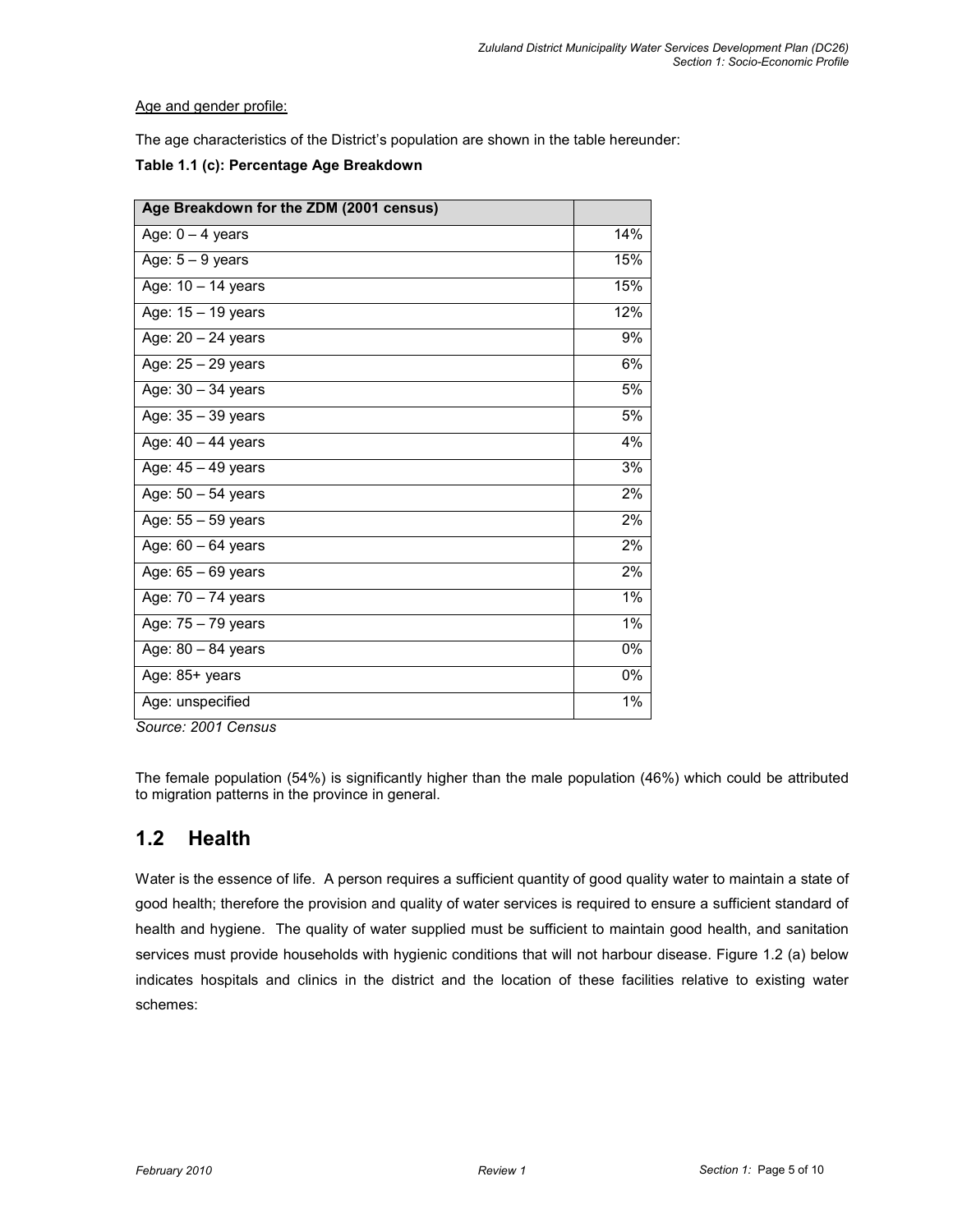

Figure 1.2 (a): Clinics and hospitals in the district relative to existing water schemes

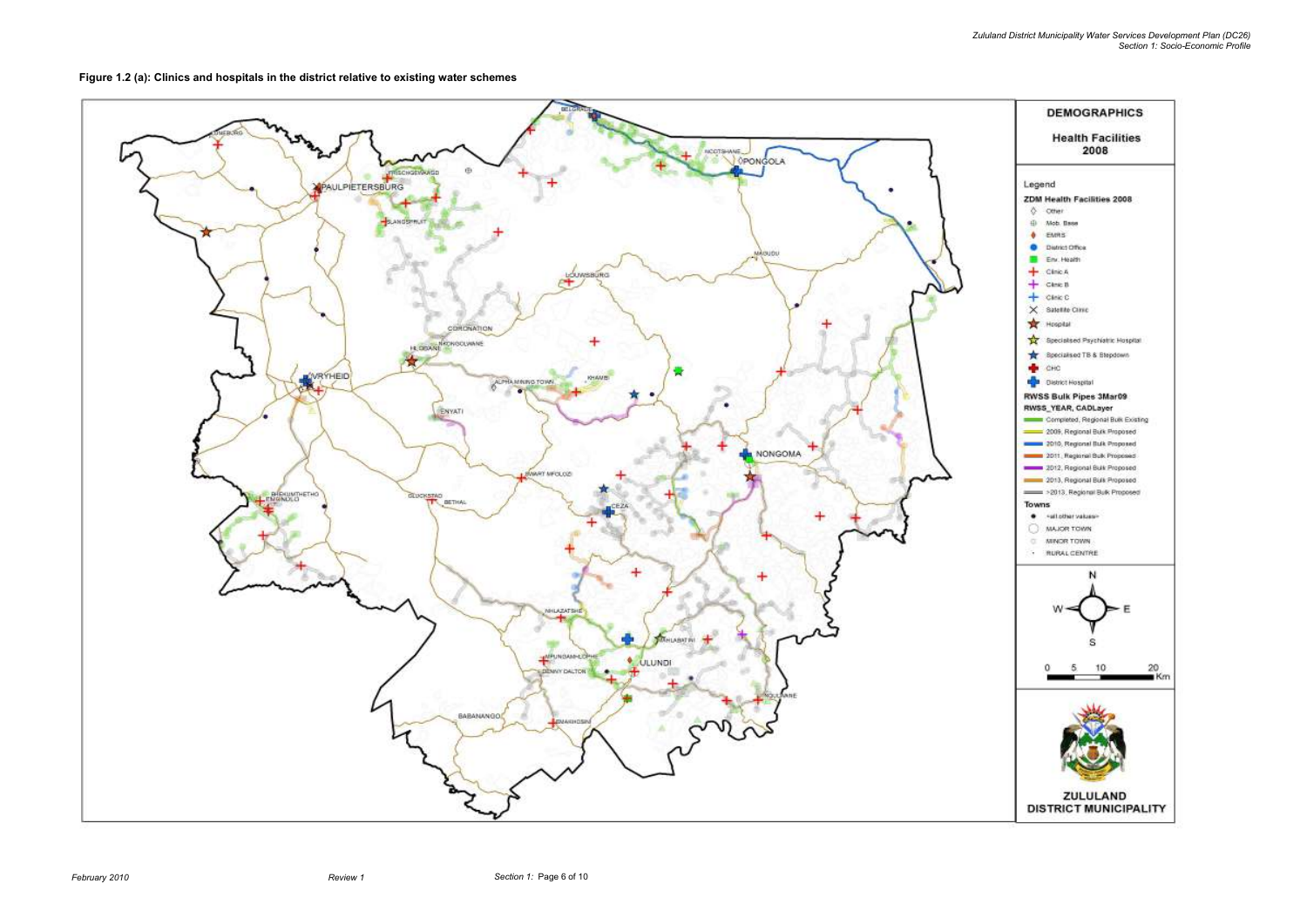It is very important to consider the prevalence of HIV/Aids and the impact it has on the socio-economic conditions of the District. HIV/Aids will have a significant negative impact on the whole South African society and with Zululand being no exception. The implications are as follows:

KwaZulu-Natal's present share of the South African population is about 21%. This is expected to remain constant over the next 20 years under a "low impact" HIV/AIDS scenario, according to the DBSA. However, KZN had the highest recorded HIV-positive rate in the country between 1997 and 1999, indicating that the impact is likely to be more severe than in the rest of South Africa, rather than less so. The Department of Health national statistics estimated KZN's HIV prevalence rate at 32,5% in 1999. The KZN's Office of the Premier reports that 'the prevalence appears to be higher among women than among men. Women are infected considerably earlier than men. Among women, prevalence rises sharply from about 15 years, reaches a peak at 25-30 years then begins to taper off. Among men, it rises sharply from about 20 years then peaks from about 35-40. This suggests that older boys and men are infecting large numbers of young women and girls. There is also survey evidence that, for a significant percentage of youth, sexual activity commences at very young ages.' In geographic terms, the highest prevalence rates in KZN were found in Pietermaritzburg (35%), Durban (34,8%), Jozini (32,7), Ulundi (32,3) and Ladysmith (31,8%).

# 1.3 Employment and income

The following table and figure provides a comparative breakdown of the annual household income in the Zululand District Municipality.

| Household Income Breakdown for the ZDM            |       |       |
|---------------------------------------------------|-------|-------|
| Derived household income: none                    | 21%   | 22709 |
| Derived household income: R1 - R2 400             | 12%   | 12358 |
| Derived household income: R2 401 - R6 000         | 22%   | 23222 |
| Derived household income: R6 001 - R12 000        | 14%   | 15086 |
| Derived household income: R12 001 - R18 000       | 7%    | 7618  |
| Derived household income: R18 001 - R30 000       | 6%    | 6532  |
| Derived household income: R30 001 - R42 000       | 3%    | 3186  |
| Derived household income: R42 001 - R54 000       | 2%    | 2207  |
| Derived household income: R54 001 - R72 000       | 2%    | 1941  |
| Derived household income: R72 001 - R96 000       | 1%    | 1319  |
| Derived household income: R96 001 - R132 000      | 1%    | 1005  |
| Derived household income: R132 001 - R192 000     | 0%    | 520   |
| Derived household income: R192 001 - R360 000     | 0%    | 304   |
| Derived household income: R360 001 or more        | $0\%$ | 150   |
| Derived household income: n/a: institution/hostel | $0\%$ | 328   |
| Derived household income: unspecified/dummy       | 8%    | 8547  |
| $O_{\text{m}}$                                    |       |       |

### Table 1.3 (a): Household Income Breakdown for the ZDM

Source: 2001 Census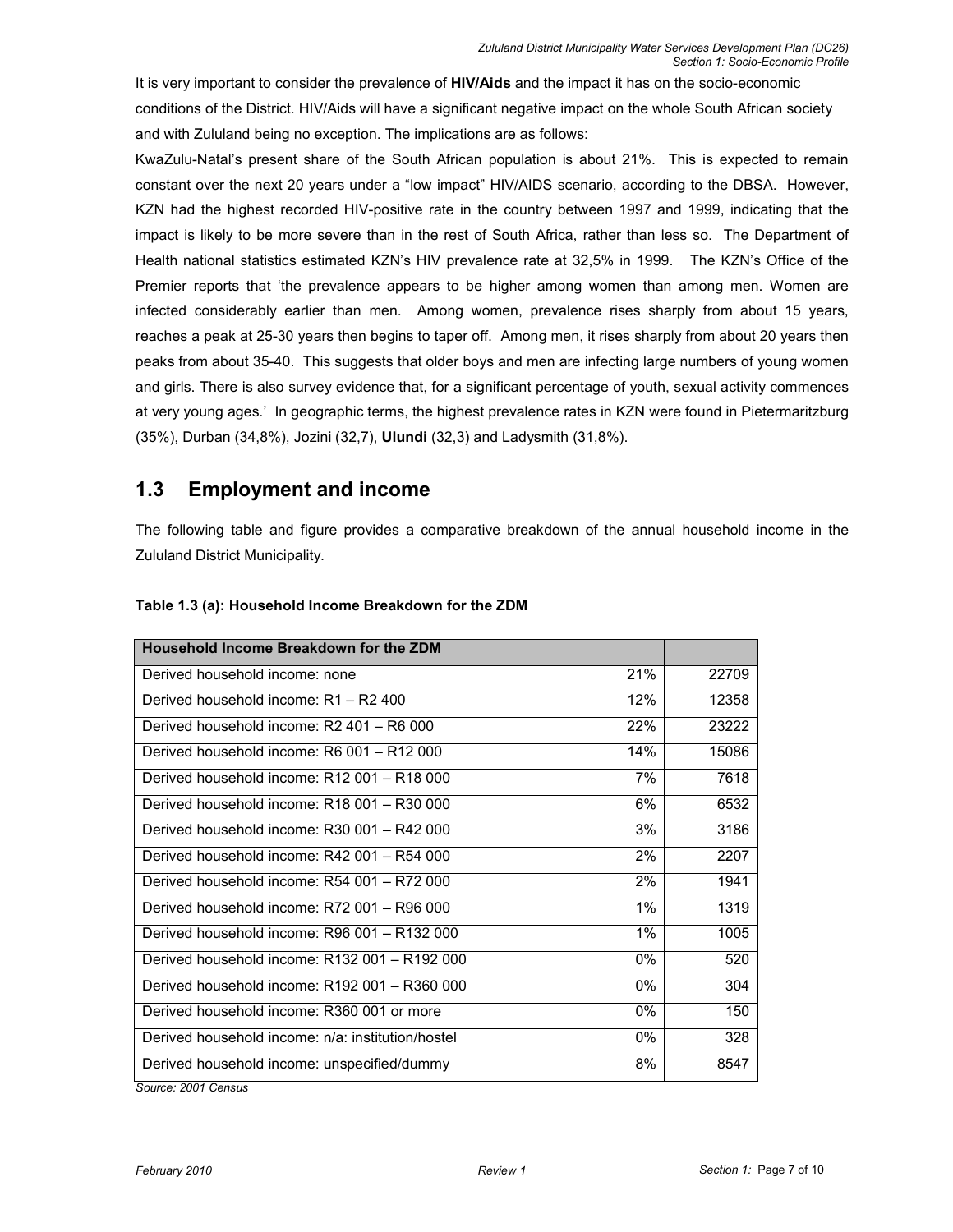Employment levels are shown in the following table:

#### Table 1.3 (b): Levels of Employment

| Employment Breakdown for the ZDM (2001 census)        |      |
|-------------------------------------------------------|------|
| Employment status: employed                           | 38%  |
| Employment status: unemployed, looking for work       | 47%  |
| Employment status: not working – not looking for work | 13%  |
| Employment status: unspecified                        | 1%   |
|                                                       | 100% |

Source: Census 2001

At overleaf, a graph is attached that represent the education levels of the Zululand population. There is a correlation between income, employment and education levels as can be seen from the tables and graphs referred to.

### Figure 1.3 (a): Levels of education



#### Poor household definition

The definition of a poor household in terms of water services is required to assist the ZDM in the implementation of free basic water and sanitation, and the efficient, effective and sustainable use of the equitable share. The poor household definition relates to income poverty, or the lack of sufficient income to satisfy basic and essential needs such as food, clothing, energy and shelter. This definition therefore should be in line with the ZDM's Indigent Policy that is used for all free basic services, and usually relates to the total monthly household income.

In terms of a National Government policy, free basic water relates to a level of water supply derived from the World Health Organisation standard (25 litres per person per day) that is sufficient to promote a healthy living. Based on an average household of 8 persons, this amounts to 6,000 litres (or 6 kl) per household per month.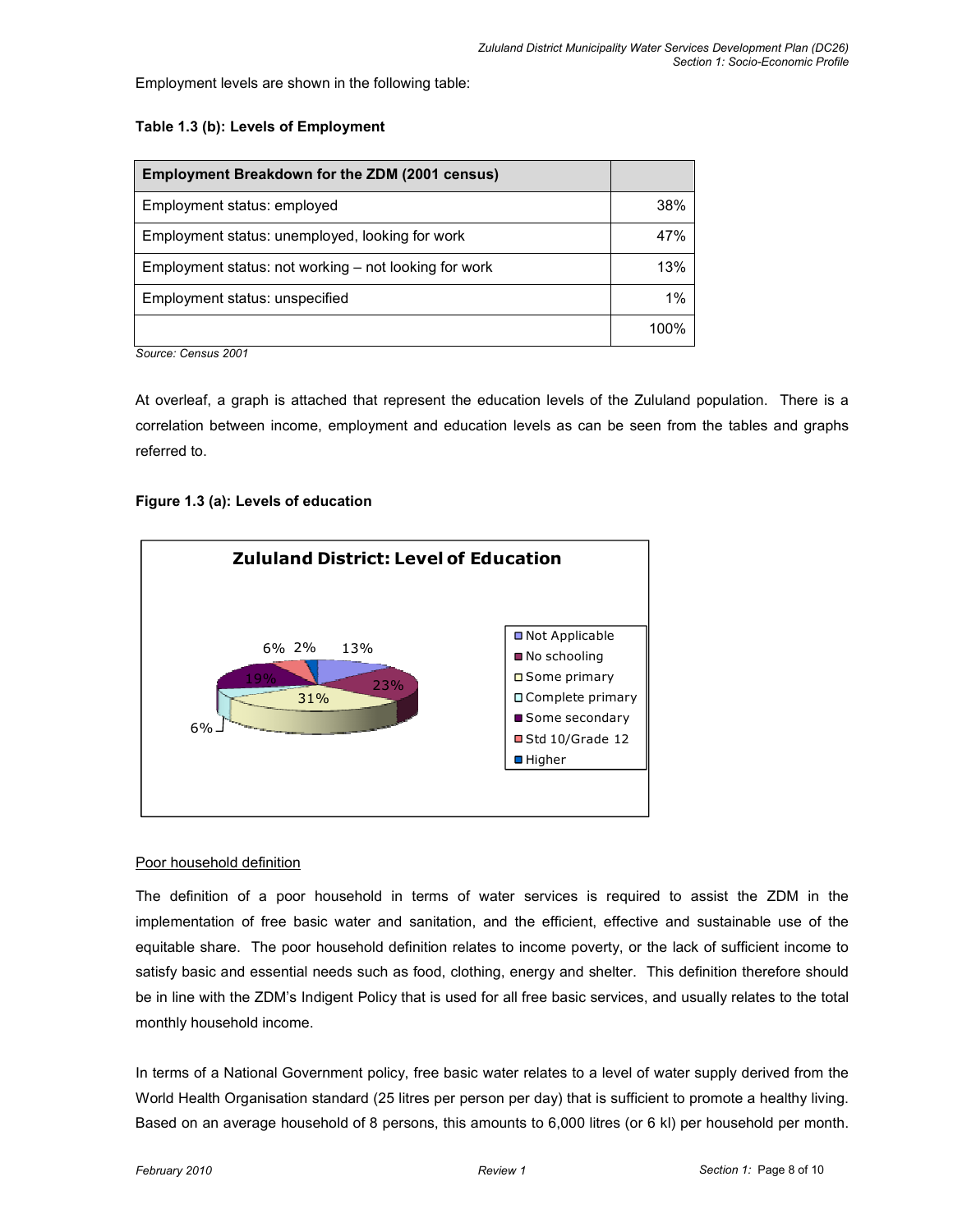As part of free basic sanitation, the National policy deals with level of service only. However, the long-term O&M component still requires clarification. Although a broad national policy commitment exists to extend free basic services to all households, poor households, for whom free basic services represent a significant poverty alleviation measure, are the primary targets. In addition, the ZDM must ensure long-term sustainability in the implementation of these policies. Taking into account the socio-economic standing of persons living within the ZDM area of jurisdiction, the potential income and expenditure for water services, and the contribution of equitable share, the ZDM poor household definition is set out below.

#### Proposed definition of poor household by the municipality:

#### All households earning a combined income of less than R 800 per month.

## 1.4 Economic sectors, GGP contribution and employment

The ZDM constitutes 16% of the area and ±8.5% of the population of KZN. The contribution to the Gross Geographic Product (GGP) of the province and that of individual sectors to the current local GGP still needs to be assessed. The relative contribution of each sector during the 1990s, highlight the dominance of mining and quarrying. However, owing to the effects of open market policy on coal mining and agriculture the ZDM experienced an economic decline in these sectors during the late 1990s. Nevertheless, over this period agriculture, social services and trade have increased their contribution to employment, whereas manufacturing has decrease its contribution and mining has remained the same.

| Table 1.4 (a): Economic sector contribution to GGP. |  |
|-----------------------------------------------------|--|
|                                                     |  |

| <b>Economic sector</b>           | Total no. of | No. of local |  |
|----------------------------------|--------------|--------------|--|
|                                  | employees    | employees    |  |
| Government                       | Unknown      | Unknown      |  |
| Manufacturing                    | 3 2 2 3      | 3 2 2 3      |  |
| Retail/Trade (incl. Tourism)     | 7 5 3 9      | 7 539        |  |
| Farming/Agriculture              | 11 276       | 11 276       |  |
| Utilities (power & water supply) | 391          | 391          |  |
| Mining                           | 1673         | 1673         |  |
| Social services                  | 18211        | 18211        |  |
| Finance                          | 3 2 9 2      | 3 2 9 2      |  |
| Transport & communications       | 2838         | 2838         |  |
| Construction                     | 2 7 2 7      | 2727         |  |
| Total*                           | 51 170       | 511          |  |

\*These values do not include the person employed within private households or undetermined categories – Census 2001.